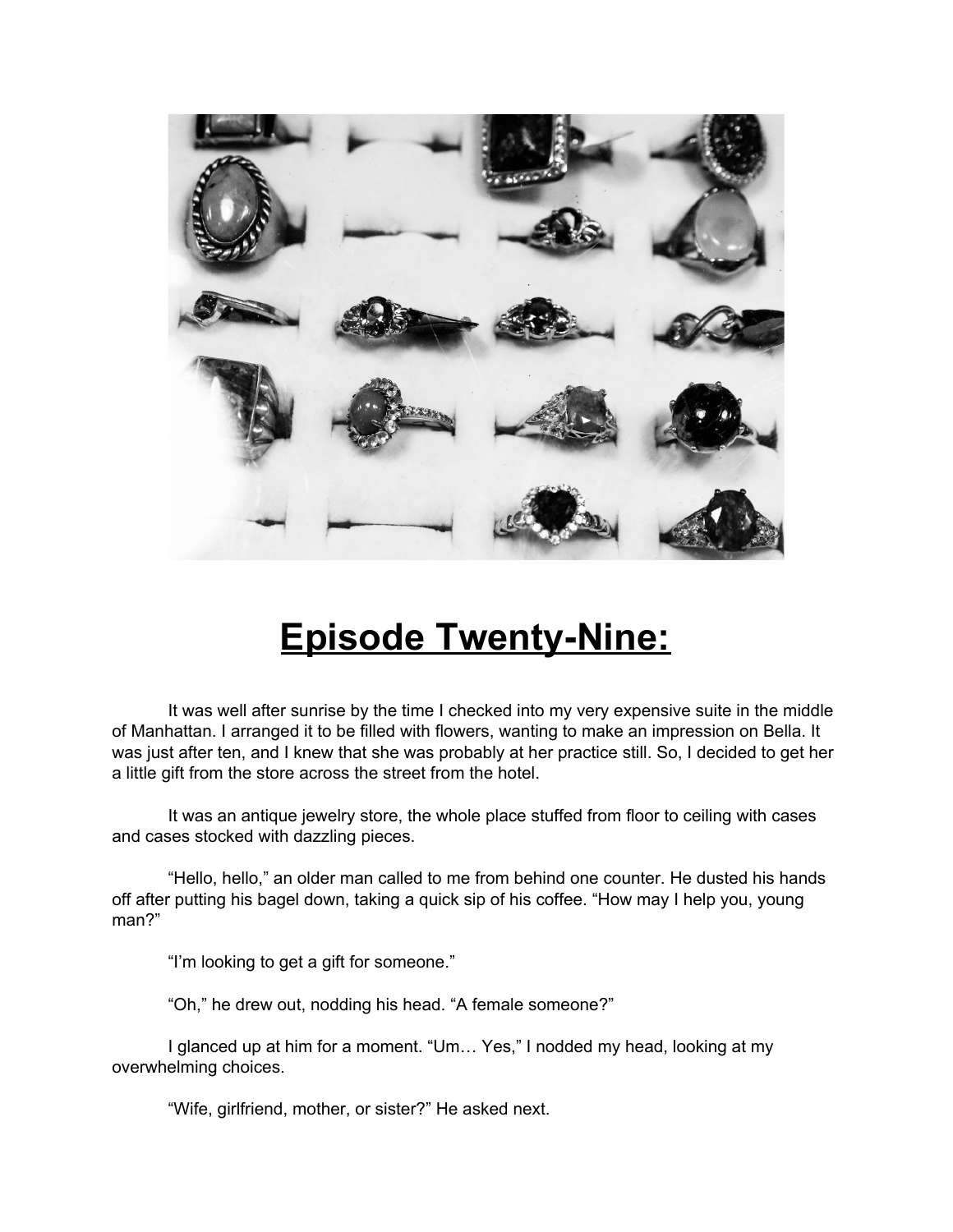"Girlfriend," I replied, stopping at the earrings. I knew that she liked pretty colored stones. Bella had left a pair of purple ones in the bathroom.

"So, a girlfriend but not looking for a ring?" He waved his hand at the case beside me. I kind of chuckled.

"Eh, though I may be ready for that, she's not. But it's only been a month."

"When you know, you know," he remarked, but then he nodded. "But maybe something else then. Are her ears pierced?"

"Yes. She's got three in each ear."

"Well, you should get her three pairs then!" He joked. "So, what kind of girl is she? Is she a classic, or maybe a more modern woman? What's her style?"

I didn't even have to think about it for a second. A smile came to my lips. "Unique. She's an extraordinary woman. And modern."

"Oh, unique! Let's see what I have for that." He looked around for a moment before pulling out a pair of large square cut lime green stones. "These are a carat each. They're peridot. They're a unique gem because they only come in one color, unlike say diamonds or emeralds, which can come in a variety of shades."

I didn't realize emeralds were any other color but green. Biting my lip, I looked over the earrings that he handed me. They were very pretty and were not unlike the ones she had left behind, simply bigger and probably much more expensive.

"You know what? Yeah, I like them." I nodded my head swiftly, smiling at him. "I'll take them."

"Perfect! Let me ring you up!" He said excitedly, happy to make a sale so quickly.

As he went to register, I began to look at the next case. It was the one with all the engagement rings. Most of them were quite similar, boring even. None of them said Bella to me when I tried to imagine putting them on her finger. I walked past it to the next one. These were more fashionable and colorful. Some were very obviously antiques.

Then one made me stop. The inside was a perfect round diamond, at least two carats, maybe bigger. Wrapped around the edges were dark green emeralds, the border perfectly smooth and rounded as well. The setting was raised and twisted in leafy vines, the band a silver color.

The man came back with my bag and credit card, smiling to himself as he saw me looking at the ring. He brought it out without having to be asked. "This is a very unique piece. It's four carats in total, the diamond is two and a half, and the rest are the emeralds. It's from the Edwardian period."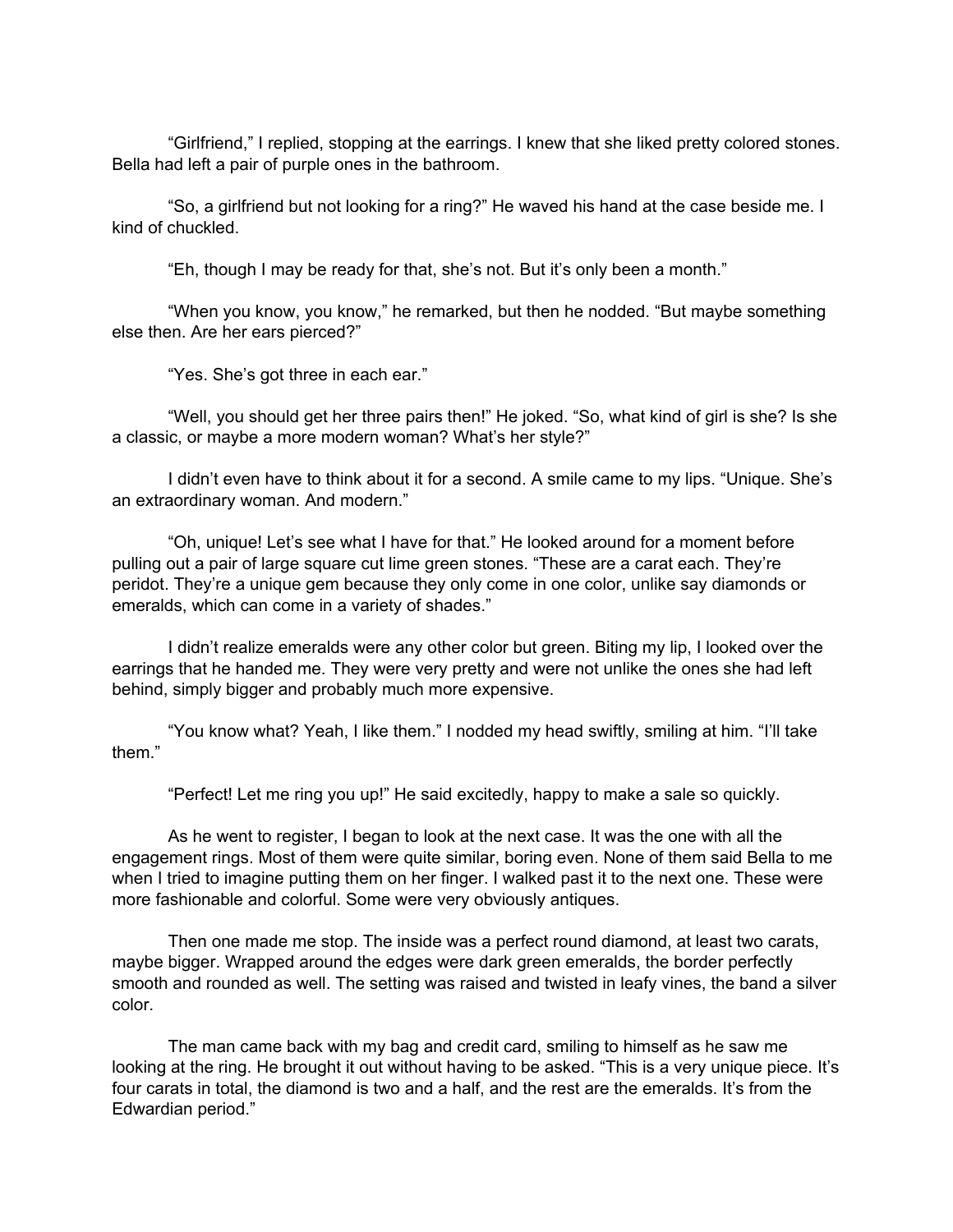I sort of chuckled to myself. He gave me a curious look, and I shook my head. "My name is Edward. When I imagine myself proposing, I just can't with one of those," I admitted as I pointed my hand to the case beside us. "Now, something like this… Well, I can see this on her hand."

"Well, you said you were ready!" He encouraged, trying to make another sale. "It's always good to be prepared."

"I think that if I proposed now, she would run for the hills," I quipped, but it was probably true. "She would probably think that I'm nuts since I haven't even told her that I love her yet. She's not ready. But it's nice to dream."

Since I had Bella's address, I decided to head towards her place. I would wait all day if I needed to, just to see her. In the back seat of the car, I was practically jumping in place.

When I got out in front of her building, I smiled when I recognized some of it from Bella's pictures. She had so many from around her home. She was very proud of where she lived. Leaning against the solid brick wall, I took a deep breath and brought out my phone. My hand was actually shaking a little, but that might have been because it was incredibly fucking cold. So cold, in fact, my testicles were starting to painfully crawl into my body.

It only rang a couple of times. "You're up early," my girl started rather cheerfully as a way of greeting. I could hear her moving around in the background.

"Not too early."

"You must have slept well," she replied sweetly. Alice's cat meowed. She was at home. I fist-pumped in excitement silently. It was working out perfectly.

I kept my voice even. "I did indeed. So, what are you up to?"

"I'm going to go to a lunch meeting for CFA in a bit."

"Oh, can I come?" I hopefully asked.

Bella softly giggled. "Sure. They'd love to meet you. But you better hurry, I'm walking out the door right now. We're having Brazilian."

"That sounds great. I'm starving. Wait for me. I'll be there in a second," I joked as I went to stand behind the front entryway.

"Alright, I'll wait for you by the front door. I've got to order a car anyway. It's too cold to wait for the subway. Fucking climate change," she mumbled under her breath. "Here, let me call you back in a second, so I can do that."

"Okay."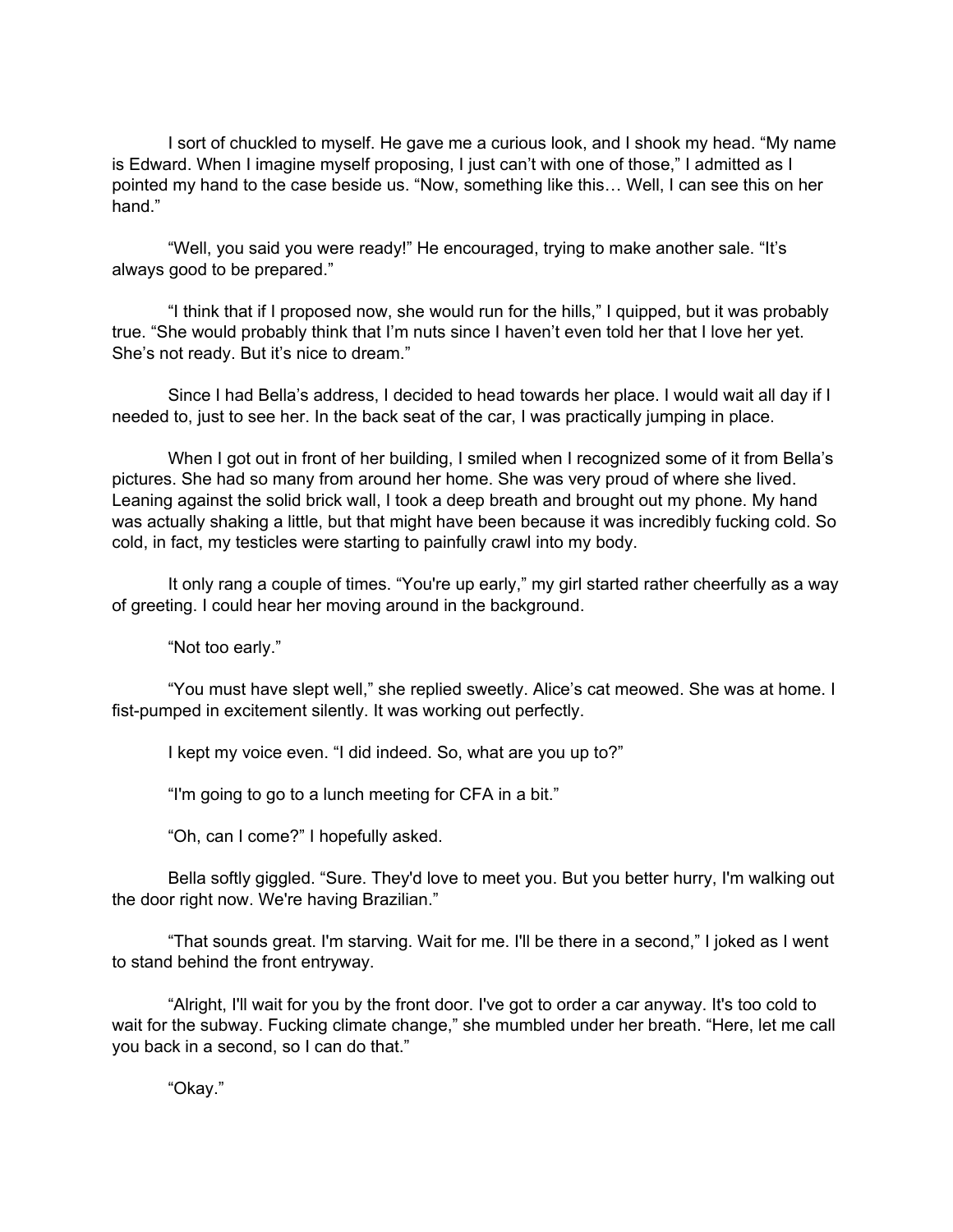Now, I assumed that she would walk right outside to wait for her car, and I could surprise her then. But Bella was smart and waited inside. I could just make her out as she walked into the lobby, standing to one side of the door by a window on the opposite side of me. She couldn't see me. Then I saw her bring her phone up to look at it and go to the door.

She took a step onto the stoop, pausing to look out onto the street for her car. Bella looked stunning, even in her heavy coat.

"You are right. It is too cold."

Turning, her eyes got wider with shock before she shrieked loudly. Then my girlfriend threw herself at me from the steps, wrapping both her arms and legs around me in the process. Quickly, I coiled my arms around her in support, her lips going to mine right away.

"Hey, you called for an Uber?" A man in a newer car called to us, interrupting the moment. "I'm George."

Slowly, Bella slid down to her feet, her eyes looking up at me in almost wonder. I realized that she hadn't heard him. She was too focused on me.

"Yes, we are," I replied with a smile. I ushered us to the back door to open it for her, my hand on Bella's back. She got in, sliding in so that I could get in beside her.

"You said the twenty-first!" She finally spoke again, the shock wearing off. She wasn't unhappy, though.

"I did. But... one of my meetings for Tuesday got canceled last night, so I decided to flake on what I needed to do today. It wasn't that important. That meeting was, but they rescheduled for next month. So, I decided to take a flight out last night last minute," I explained to her quickly.

"What time did you fly?"

"Around ten last night. I got here around seven this morning. I went ahead and checked into my hotel, so I could get cleaned up. I didn't want to ambush you that early," I chuckled. I felt literally giddy.

"I wasn't at home anyway. I was probably already in Brooklyn. It's already been a long day for both of us. Longer for you. Oh, my God, I can't believe you're here," she said she took both of my hands into hers and smiled. The look of wonder was still on her face, just for me.

Then I realized something. "Oh, wait." I took the box from my pocket and presented it to her. "I brought you a gift."

"Now, you really didn't need to do that." Bella bit her lip and slowly took it from me.

Then she opened it, her mouth opening up just a bit in surprise. She didn't say anything, and it made me anxious, so I began to babble. "I'm told these are peridots and that they are an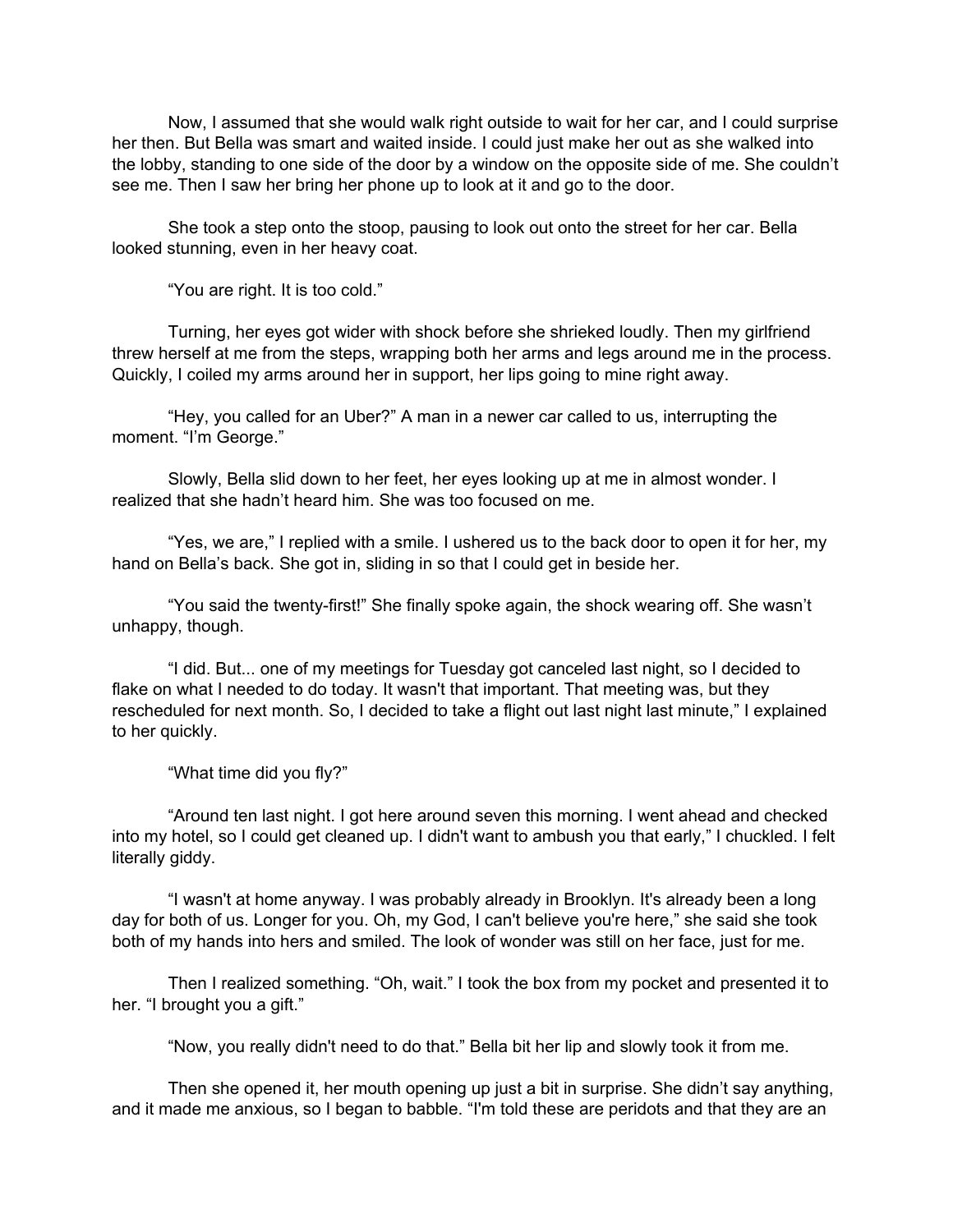interesting gem because they only come in one color. Did you know there were green sapphires and diamonds?" I had googled it on the ride to Bella's place from the jeweler.

She nodded her head. "Sapphires and diamonds come in a bunch of colors. When I was a kid, we went digging for diamonds in Arkansas. They find brown diamonds there a lot," she explained as she put in her new earrings right away. "I love them. Thank you."

"You're welcome. You can dig for diamonds?" I blurted out.

"Yup, and it's fun because you play in the mud, then you can go to the water park afterward. They till up the soil every once in a while, and someone finds a karat or two. It's just a big mud field around the Ozarks," she informed me, her words starting to jumble together because of her excitement. I couldn't help but smile.

"Really? That does sound like fun," I replied as I brought her knuckles up to my mouth to lightly kiss. "You look so beautiful. I'm so happy. Is it really okay if I come along, though? I understand if not."

Her smile was huge. "Um, yes! Absolutely. There will probably be another spouse or two there. Probably a kid, too. You just have to buy your own dinner."

"Hm, I think I can handle that," I returned. She thought of me as her spouse. I was her partner. It made my heart thump hard in my chest.

As we walked into the restaurant, Bella held my arm with her whole body pressed against mine. There were a few people already there at the big table. One of them was a woman only a couple of inches taller than Bella with very long black hair and perfect brown skin. Her teeth were extra shiny white as she smiled, contrasting brightly against her dark lipstick. She was holding a very tiny pale white baby.

"Hi!" Bella greeted excitedly. "Nicole, he's beautiful!" She said to the woman who was sitting across the table. There were deep purple circles under her eyes, and she had her chin in her palm.

"Thank you," she murmured tiredly, smiling.

"Who are you?" The woman with the baby asked bluntly in a thick Jamaican accent, looking me over.

"Kebi Petrov, Eddie Cullen." She waved between us. "And That's Nicole." The tired woman curled her fingers at me.

"Oh, you're her new man. We've been watching all of your videos for weeks at the office," she stated with a laugh.

"Instead of working?" Bella snorted as she sat down. She was very close to me, leaning into my side but facing her friends so that she could talk to them.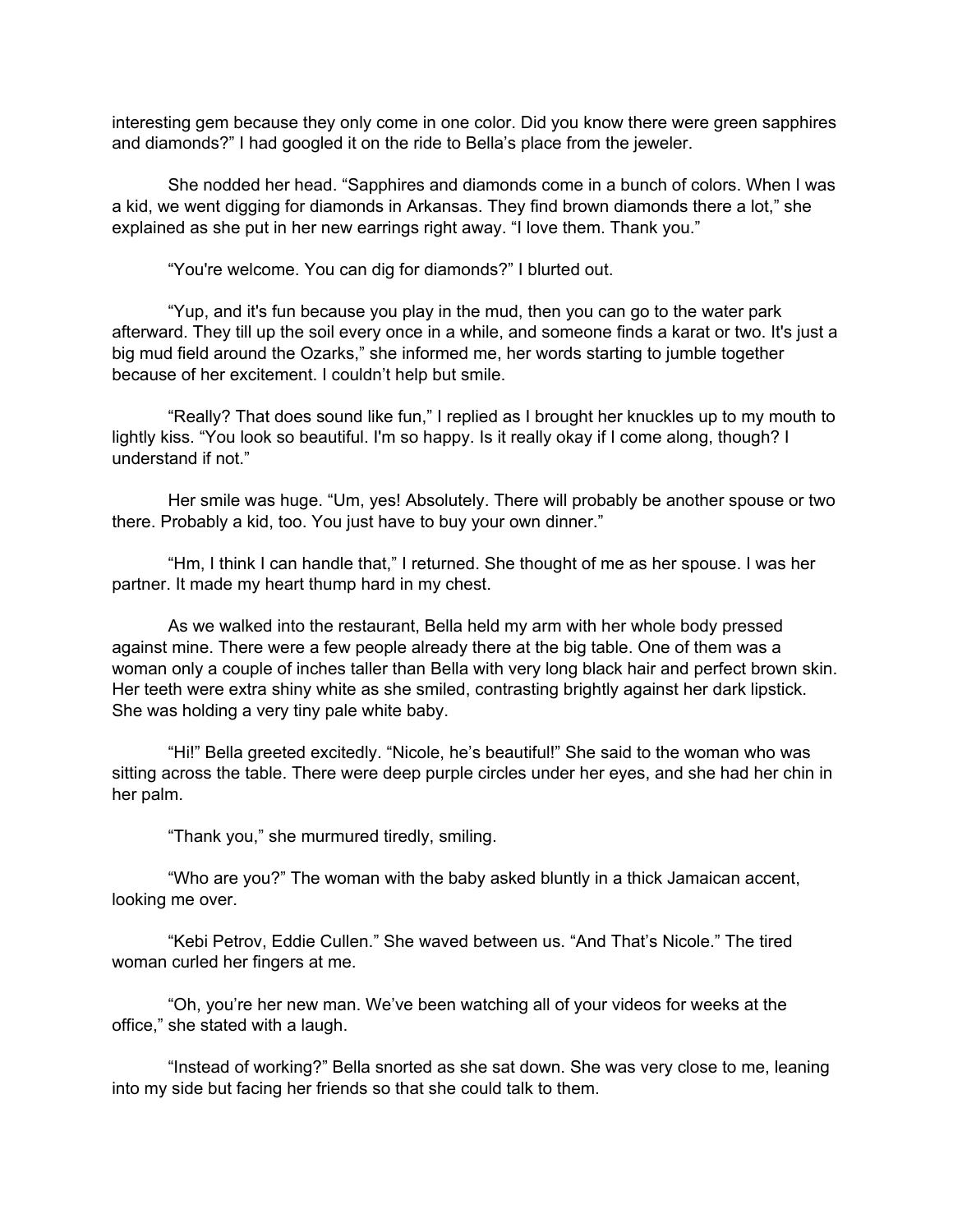"I can multitask," she teased.

My girlfriend leaned over to gaze at the baby and sort of sighed, a look of longing on her face. "He's so perfect."

"I want to keep him," her friend replied.

"I think that Nicole might mind that," she countered with a little smile.

The woman holding the baby shrugged. "I'll just kidnap him," Kebi insisted very seriously.

Bella rolled her eyes, then shook her head. "Okay. Who's going to keep him while you're working?"

"I'll hire a nanny," she answered quickly.

"Psh, when you could just let me watch him?" She responded, rubbing a finger over the baby's stomach.

"Oh, that's probably cheaper," the woman agreed with a smirk.

"Bella!" Someone shouted from behind.

There were a lot of greetings after that point. Everyone spoke warmly to my girl, hugging her as they laughed and smiled with her. Then they began to throw a million questions my way.

I wasn't nervous before, but they were making me that way. The excitement of the day had given me a confidence boost. I realized that I needed my mask and swiftly slipped it on so that I could answer anything that they wanted to know.

Everything from how old I was, to my family, to my acting career. Everything was inquired about. Bella didn't really seem to notice them, though. She was focused on playing with the baby while leaning back in my arms.

"I know. Sorry, sorry, I'm late. I know. I'm... me. I don't have an excuse," a woman with wildly curly black hair started as she hurried to the table.

"Don't say you're sorry. Say, thank you for your patience," Kebi insisted, patting the child's back while gently bounced.

My girlfriend sort of smirked as she rolled her eyes. "We lost all patience years ago."

"I know that's right," she snorted back, fist-bumping her for the mild burn.

Clearly, Alice was unamused, making a little face. "Some of us aren't anal assholes who have to be thirty minutes early to- Hey... You're new. I know you," she said in surprise as she pointed at my face.